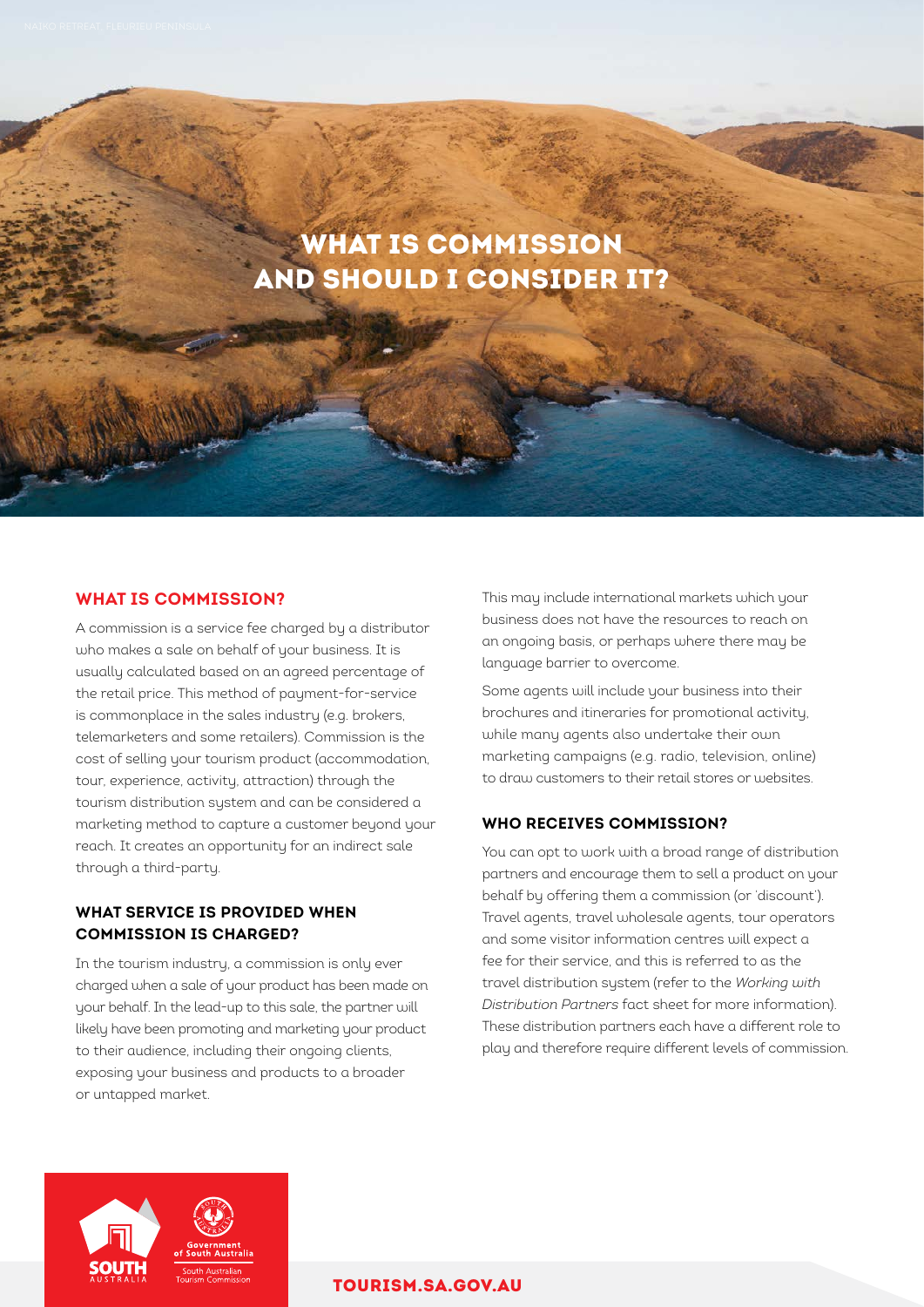## **HOW MUCH COMMISSION DO I NEED TO PAY?**

Commission is usually calculated on a percentage off the recommended retail price (or 'rack rate' or 'shelf price'). The amount of commission paid on each sale can vary depending on the type of distribution partner you work through, how many other travel agents /people are involved in the chain of selling your tourism product and the breadth of marketing reach. See below for some examples of how this chain can work and examples of commission structures.

| <b>COMMISSION PAID TO SOURCE OF BOOKING</b> |                                                        |                                           |  |                                                        |  | <b>TOURISM</b><br><b>OPERATOR PAYS</b>     |  |               |
|---------------------------------------------|--------------------------------------------------------|-------------------------------------------|--|--------------------------------------------------------|--|--------------------------------------------|--|---------------|
|                                             | <b>DIRECT</b><br><b>BOOKING</b>                        | Customer<br>books direct.                 |  |                                                        |  |                                            |  | 0%            |
|                                             | RFTAIL<br><b>TRAVEL</b><br><b>AGENT</b>                | Customer<br>books through<br>RTA (10-12%) |  |                                                        |  |                                            |  | 10-12%        |
|                                             | <b>VISITOR</b><br><b>INFORMATION</b><br><b>CENTRES</b> | Customer<br>books at<br>VIC (12%)         |  |                                                        |  |                                            |  | 12%           |
| $\overline{\bullet\bullet\bullet}$          | ONLINE<br>TRAVEL<br><b>AGENTS</b>                      | Customer<br>books through<br>OTA (7-25%)  |  |                                                        |  |                                            |  | $7 - 25%$     |
|                                             | <b>DOMESTIC</b><br>WHOLESALE<br><b>AGENT</b>           | Customer<br>books through<br>RTA (10%)    |  | RTA books<br>through domestic<br>wholesaler (10%)      |  |                                            |  | 20-30%        |
|                                             | <b>INBOUND</b><br><b>TOUR</b><br><b>OPERATORS</b>      | Customer<br>books through<br>RTA (10%)    |  | RTA books<br>through international<br>wholesaler (10%) |  | Wholesaler<br>books through<br>ITO (5-10%) |  | $25 - 30 + %$ |

## *Top Tip*

Not all distribution channels operate in the same way, so the above commission percentages are guides only. The distribution method illustrated above is based on traditional Australian markets, however many markets offer wider flexibility in their travel distribution systems.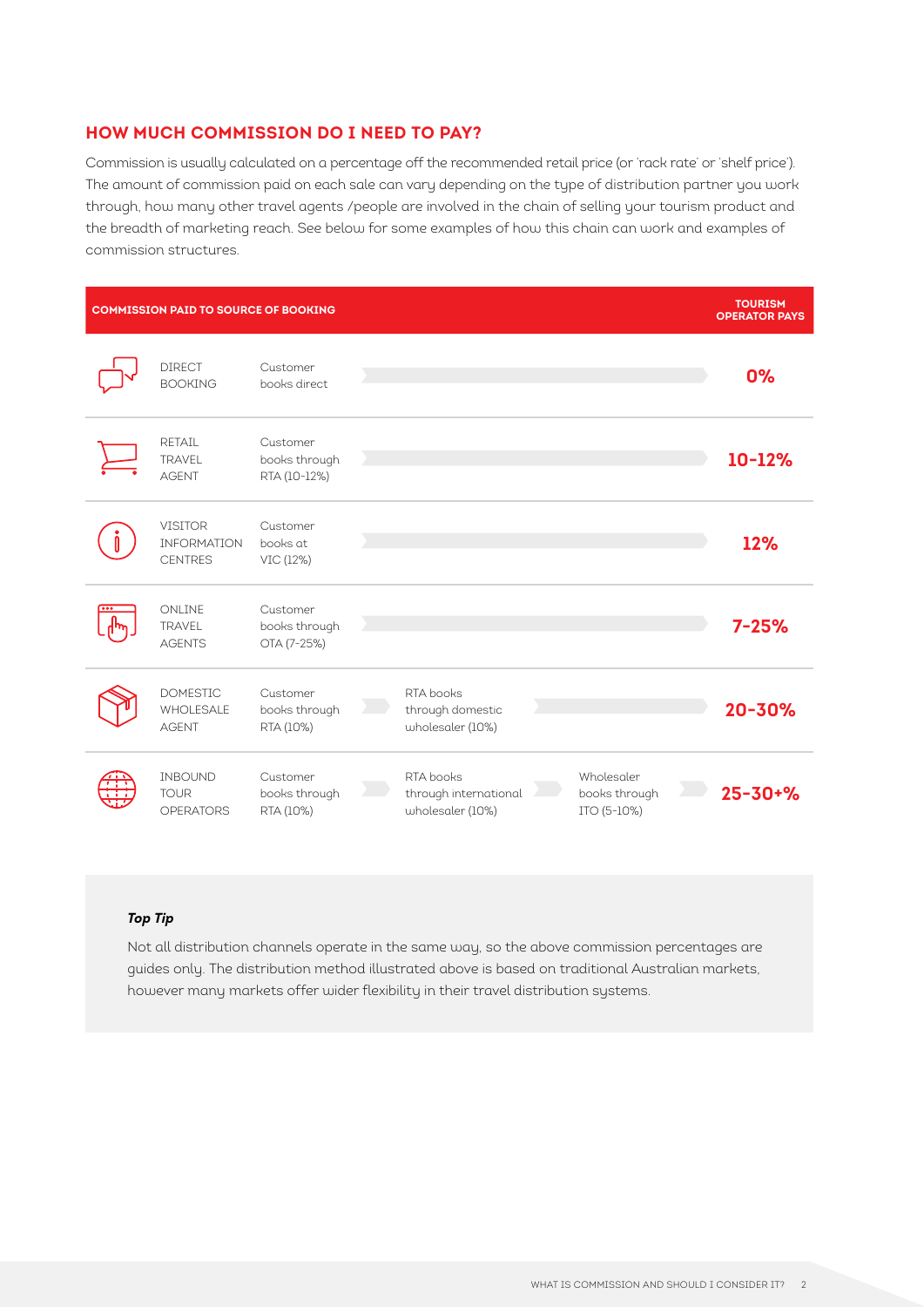## **CAN I AFFORD TO PAY COMMISSION?**

Can you afford to turn sales away? If you are booking out your seat/bed capacity without the support of a distribution partner, then you have little to gain; However, if you have spare capacity, then you are potentially missing out on valuable revenue. Making your product available through a distribution partner creates an opportunity to drive sales and cash flow for your business. To ensure you can afford to pay commissions, you will need to have a price strategy, pricing your product appropriately, to ensure your business has the required profit margins. Offering commissions is effectively a form of marketing for your business and is typically much more affordable for small businesses who do not have access to big marketing budgets.

#### *Top Tip*

Your retail price should remain the same, no matter the manner in which the customer books. This is called 'Rate Parity' and means that the customer sees **one price** for your tourism product, no matter whether the booking is made directly or indirectly. **Do not add the cost of commission on top of your retail price for each partner;** it is important to have a consistent rate across all sale platforms. This reduces the administrative burden of various price points, provides confidence to the customer that they are receiving the same product or service, and ultimately keeps the 'retail price' of your product consistent.

You can incentivise direct bookings with 'value-add' products (such as a complimentary bottle of wine), but you cannot discount the retail price that you have agreed to with your distribution partner/s. If it is deemed necessary to discount in order to stimulate revenue, offer the discounts to all distribution partners. If you are able to offer the discount early enough, more distribution partners will be able to promote it via their marketing channels.

# **PRICING YOUR PRODUCT TO INCORPORATE COMMISSION**

The recommended retail (or 'market' or 'gross') price of your product is made up of the following cost components:

- **Fixed costs** or overheads required to keep the business open – e.g. electricity, marketing, telephone, admin wages, etc.
- **Variable costs** or the costs associated with supplying the service – e.g. consumables (wine/ food), laundry, cleaning, tour hosts, etc.
- **Commission allowance** the average commission you expect to pay to travel agents (more on this below)
- **Profit margin** or the income that will contribute to your bottom line (e.g. 15-20%)
- **Goods & Services Tax** should be incorporated into your recommended retail price if you are registered for the GST

## *Top Tip*

Refer to the *Interactive Pricing Calculator* to help you calculate the cost of your product.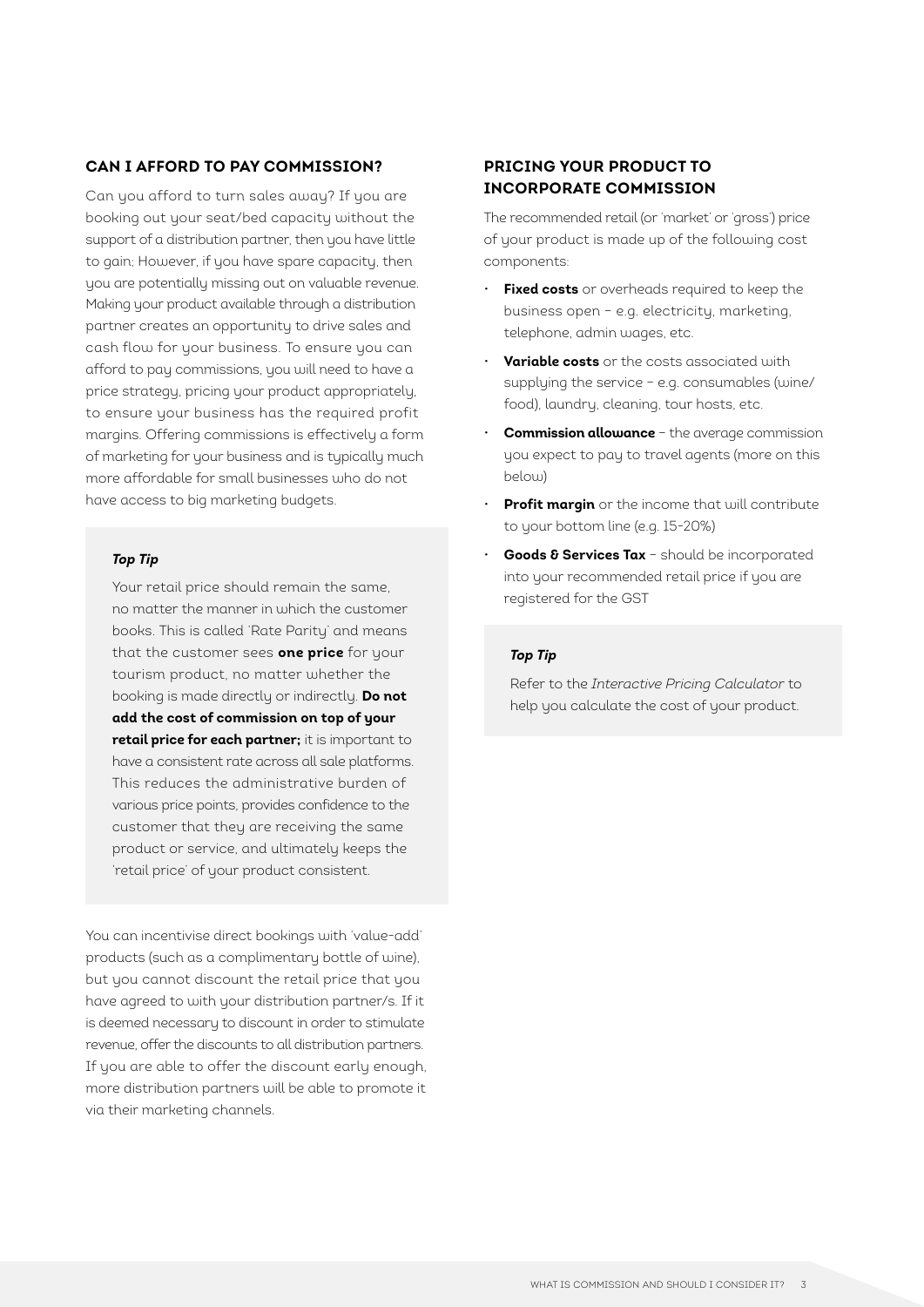## **WHAT IS AVERAGE COMMISSION?**

Your sales are likely to come from a range of sources. Therefore, if you decide to work with Inbound Tour Operators (ITOs), you do not automatically add 25% to your retail price to cover the commissions.

For example, if you make half of your annual sales through ITOs (at 25% commission), but then half of your sales come direct (at 0% commission)– the average commission you pay across all sales is 12.5%. The average commission paid by the South Australian industry, with reliable inbound markets, ranges significantly from approximately 8 to 18%.

You will need to forecast where your sales will be coming from to calculate the average commission you can expect to pay over a year of sales. Generally, it can take more than three years for reliable sales to come through from ITOs. Therefore, if you are just starting out with distribution partners, you can expect that a large proportion of your sales will come direct or through other distribution partners (such as OTAs).

When referring to the example chart below, the operator needs to incorporate an extra 7.9% into their pricing structure. This structure will allow the operator to pay:

- 15% commission on 35% of their sales
- 20% commission on 10% of their sales
- They can even afford to pay 30% on 2% of their annual sales

|                            | $\overline{\phantom{a}}$                   | $\overline{\phantom{0}}$                 |
|----------------------------|--------------------------------------------|------------------------------------------|
| <b>A - COMMISSION TYPE</b> | <b>B - PROPORTION OF YOUR ANNUAL SALES</b> | <b>C - WEIGHTED AMOUNT OF COMMISSION</b> |
| Direct sales @ 0%          | 53%                                        | 0%                                       |
| OTA @ 15%                  | 35%                                        | 3.5%                                     |
| Wholesaler @ 20%           | 10%                                        | 2%                                       |
| ITO @ 30%                  | 2%                                         | 0.6%                                     |

See the chart below for an example on how to calculate average commission on a year of sales:

Total 100% **Total Average Commission = 7.9%**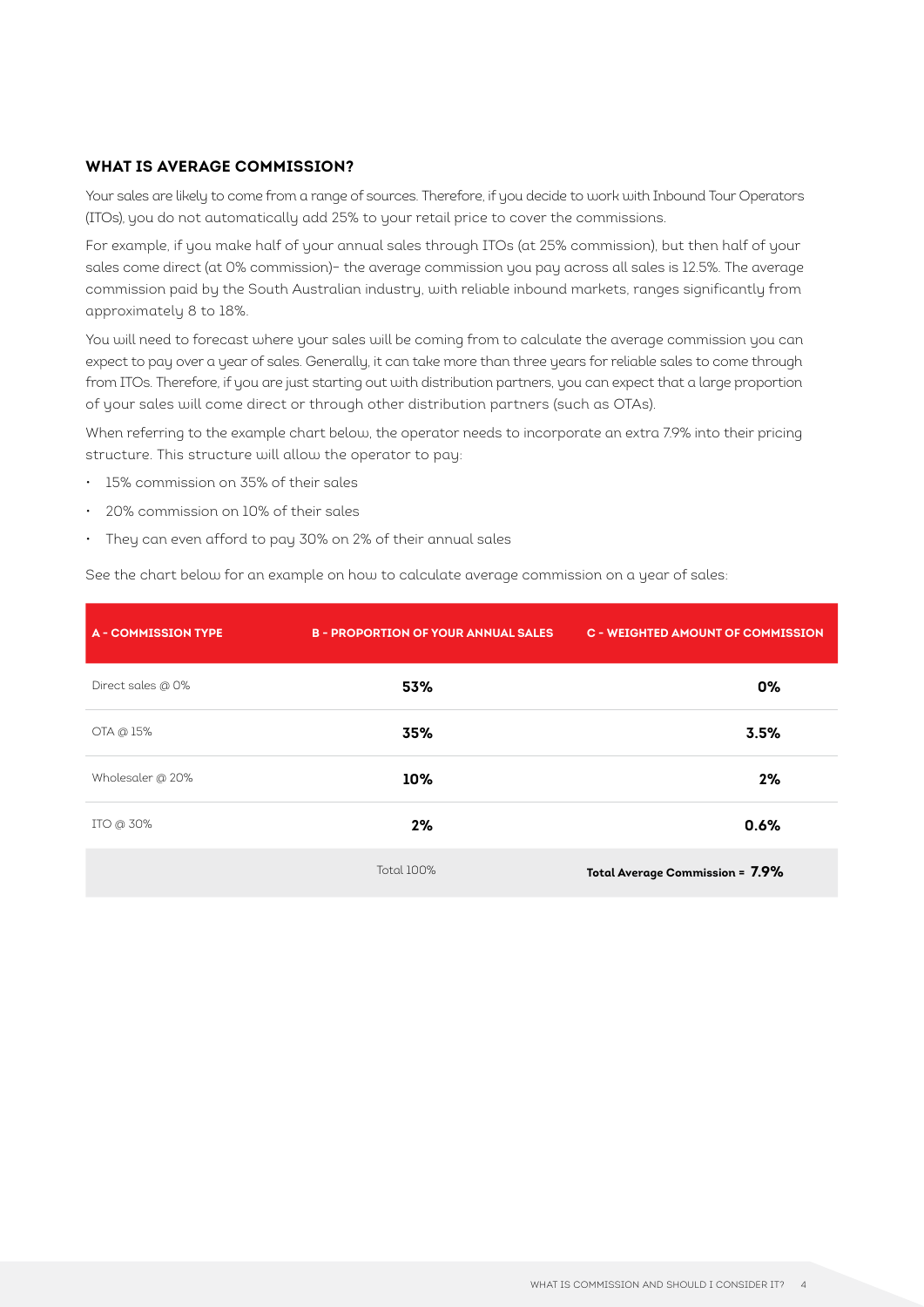#### **To calculate your average commission:**

- 1. Column B estimate the proportion of annual sales you will make through each distribution method; the total percentage must equal 100%
- 2. Multiply each of the commission rates in column A, by the sales proportions in column B. Place the answers in column C.
- 3. Add each of your answers in Column C to come to your **Total Average Commission** for the year.

Use this chart to calculate the average commission you might expect to pay over a year of sales:

| <b>A - COMMISSION TYPE</b> | B-PROPORTION OF YOUR ANNUAL SALES C-WEIGHTED AMOUNT OF COMMISSION |                                        |  |
|----------------------------|-------------------------------------------------------------------|----------------------------------------|--|
| Direct sales @ 0%          | %                                                                 | %                                      |  |
| OTA @ 15%                  | %                                                                 | %                                      |  |
| Wholesaler @ 20%           | %                                                                 | %                                      |  |
| ITO @ 30%                  | ℅                                                                 | ℅                                      |  |
|                            | <b>Total 100%</b>                                                 | %<br><b>Total Average Commission =</b> |  |

Review your sales record at the end of each year and in order to forecast your average commission for the next year, make adjustments to the above table based on where your sales came from. If you have been undertaking sales or marketing activity towards a certain type of agent, allow for the increase in business expected from that agent type.

Small adjustments do not have a major impact on price, however if a significant proportion of your sales suddenly require commissions you have not allowed for, you may need to readjust your prices or types of distribution partners you are working with sooner.

## *Top Tip*

Note that the tourism trade year operates from April-March. If you are contracted with trade partners, they expect the same prices and rates for the term of the contract, which is usually in line with the tourism year calendar.